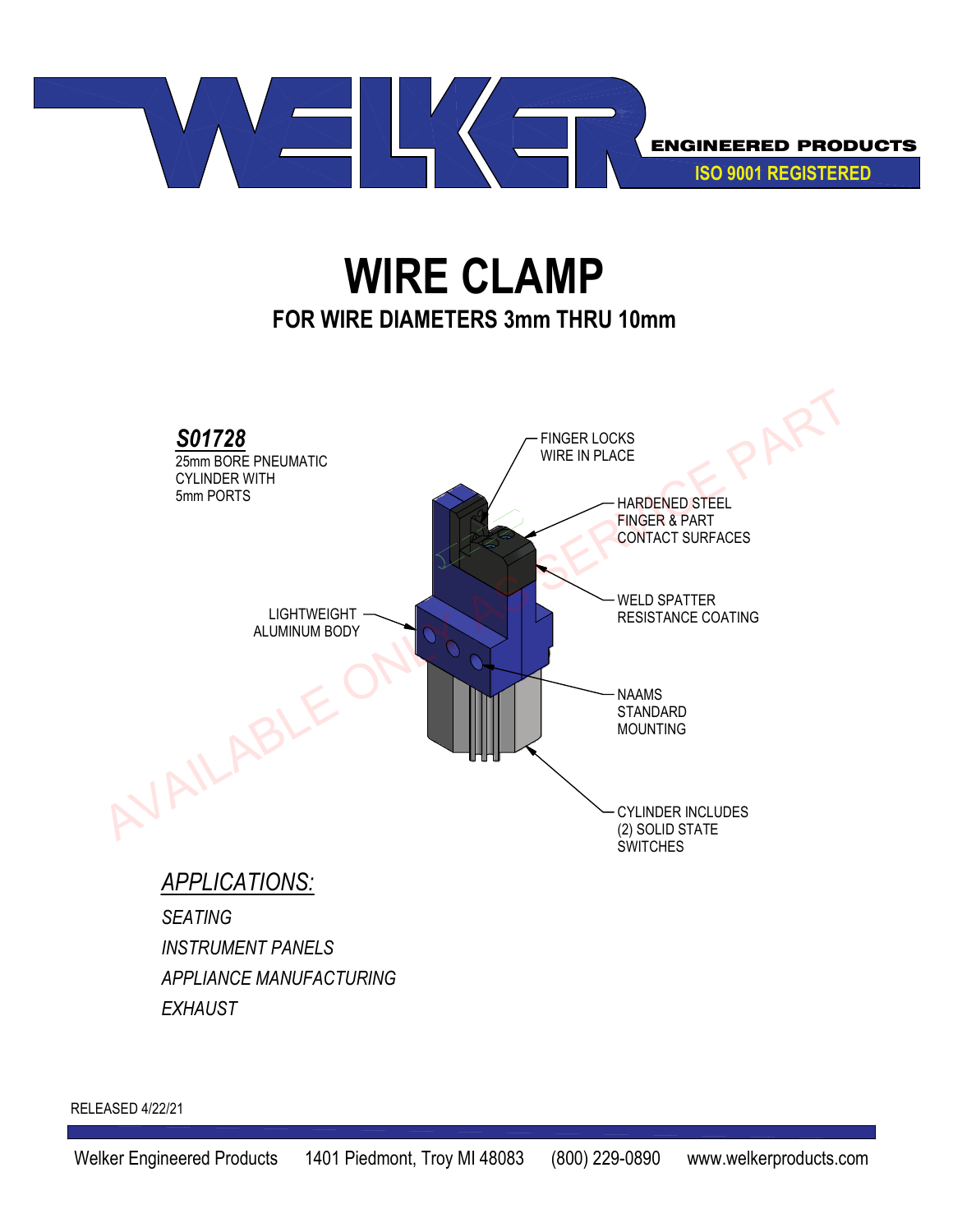## Project Date Charles Station # 2012 12:00 Station # Date Date Date Date Customer **Contact** Contact **Email** Phone **NOMINAL WIRE DIAMETER:**  $+$  Tolerance  $\pm$   $=$  Max Dia. Part print attached **RECOMMENDED OPENING SIZE:** Series | Application | Opening size S01728 ALL Maximum diameter + 0.2mm Part # Approval S | 0 | 1 | 7 | 2 | 8 | - | | | | | 0 | 0 | **Wire 070** 3.0mm thru 10.0mm Wire Dia. Example :  $070 = 7.0$ mm Wire Dia. **Actuator 00** With Cylinder **LC** Without Cylinder **Port Position A** P1 Port Position **B** P2 Port Position **C** P3 Port Position **D** P4 Port Position **0** Without Cylinder ENGINEERED PRODUCTS 800-229-0890 *www.welkerproducts.com* **(DO NOT SCALE DRAWING)** SHEET 2 **ORDERING INFORMATION** NOTE: ALL BOXES MUST BE FILLED IN FOR A COMPLETE PART NUMBER PORTS SHOWN IN POSITION P1: OPTION "A" **WIRE CLAMP WORKSHEET REPLACEMENT CYLINDER** ORDER #S01728-CYL *See sheet 5 for instructions* Port Position<br>
B P2 Port Position<br>
B P2 Port Position<br>
D P4 Port Position<br>
O Without Cylinder<br>
OUTON AT PORTS SHOWN<br>
IN POSITION P1:<br>
OUTON AT<br>
ONLY MIRE CLAMP WORKSHEET<br>
Project<br>
Customer Contact Email Phone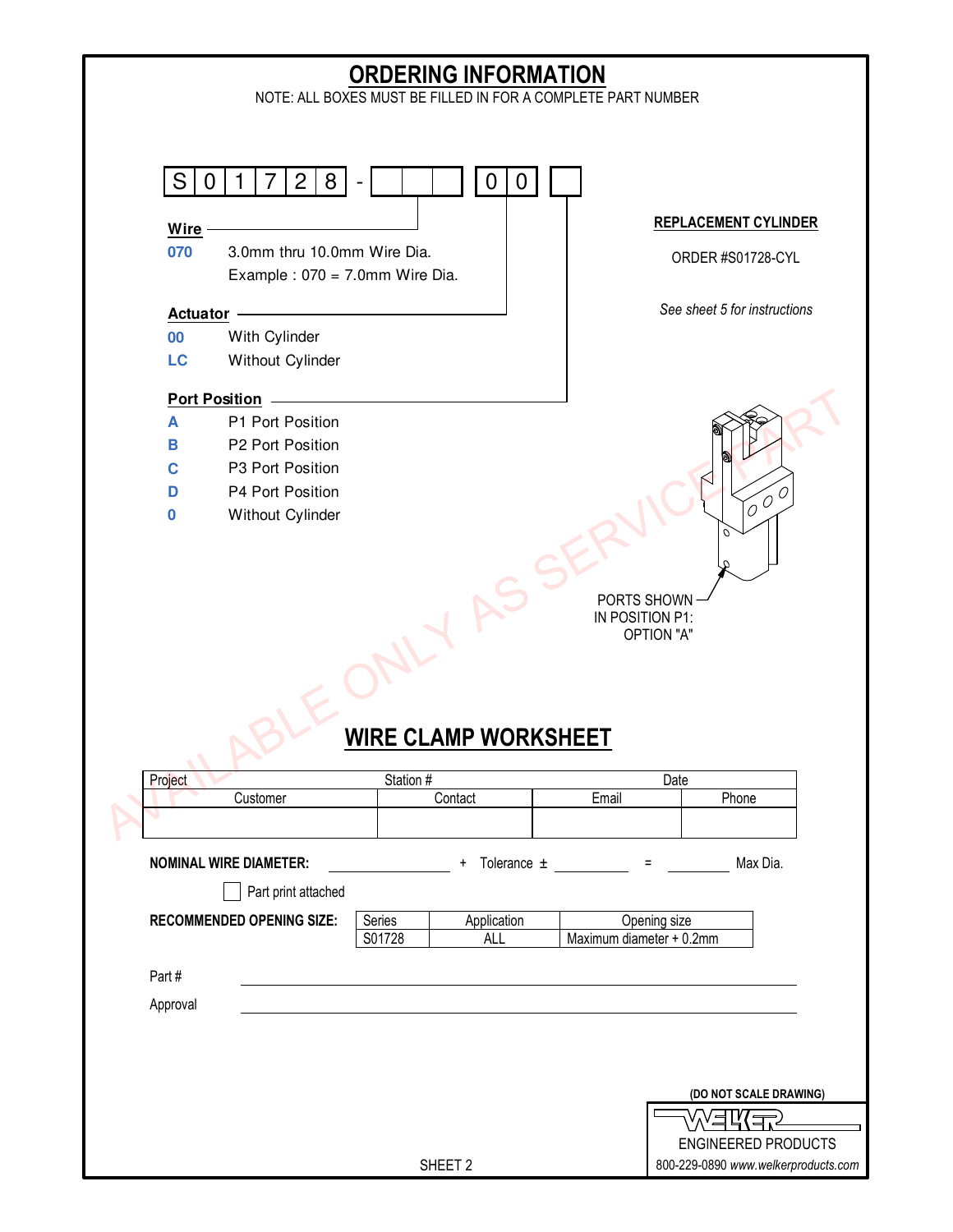